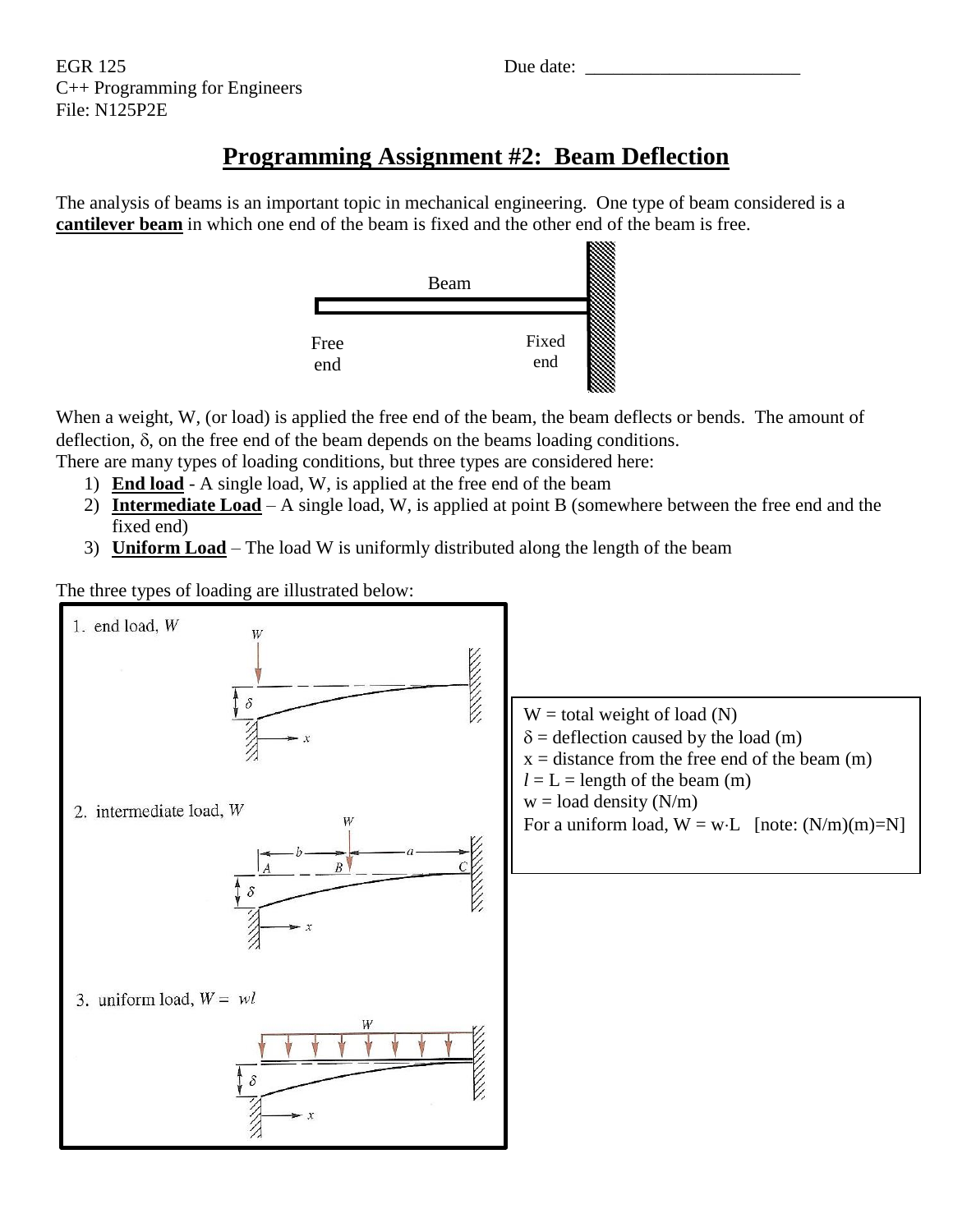#### Page 2

The deflection for each beam can be calculated using the following relationships, assuming that the forces on the beam are coplanar, the beam is in static equilibrium, and that the weight of the beam may be neglected.

1) End Load: 
$$
\delta = \left(\frac{-W}{6 \cdot E \cdot I}\right) \left(x^3 - 3 \cdot L^2 \cdot x + 2 \cdot L^3\right)
$$

2) Intermediate Load:

$$
\delta = \begin{cases}\n\left(\frac{-\mathbf{W}}{6\cdot\mathbf{E}\cdot\mathbf{I}}\right)(-a^3 + 3\cdot a^2\cdot\mathbf{L} - 3\cdot a^2\cdot x) & \text{for } 0 \le x \le b \\
\left(\frac{-\mathbf{W}}{6\cdot\mathbf{E}\cdot\mathbf{I}}\right)((x-b)^3 - 3\cdot a^2\cdot(x-b) + 2\cdot a^3) & \text{for } b < x \le L\n\end{cases}
$$

3) Uniform Load: 
$$
\delta = \left(\frac{-W}{24 \cdot E \cdot I \cdot L}\right) \left(x^4 - 4 \cdot L^3 \cdot x + 3 \cdot L^4\right)
$$

where:

 $E =$  Young's modulus of elasticity (N/m<sup>2</sup>)

I = moment of inertia  $(m<sup>4</sup>)$ 

 $L =$  length of beam  $(m)$ 

For the Intermediate Load, the following terms also apply:

 $a = distance from fixed end of beam to application of the load (m)$ 

 $b = L - a$ 

For the Uniform Load: Weight = (Weight Density)(Beam Length) or  $W = (w)(L)$ 

Young's modulus of elasticity varies with different types of materials. The following are typical values:

| Material               | Young's modulus $(N/m2)$ |
|------------------------|--------------------------|
| Aluminum               | $6.90 \times 10^{10}$    |
| <b>Brass</b>           | $11.7 \times 10^{10}$    |
| Carbon Steel           | $20.5 \times 10^{10}$    |
| Cast Iron              | $10.0 \times 10^{10}$    |
| Oak                    | $1.10 \times 10^{10}$    |
| <b>Stainless Steel</b> | $19.0 \times 10^{10}$    |
| Titanium               | $11.4 \times 10^{10}$    |

It will be assumed that the beam under consideration is an I-beam with the following dimensions:



Figure 4.6 An I-beam

 $H =$  outer height of I - Beam (m)

 $h =$  inner height of I - Beam (m)

 $B =$  outer width of I - Beam  $(m)$ 

 $b = width of both flanges of I - Bean (m)$ 

The moment of inertia, I, for the I-Beam can be calculated as follows:

$$
I = \frac{B \cdot H^3 - b \cdot h^3}{12} \quad (m^4)
$$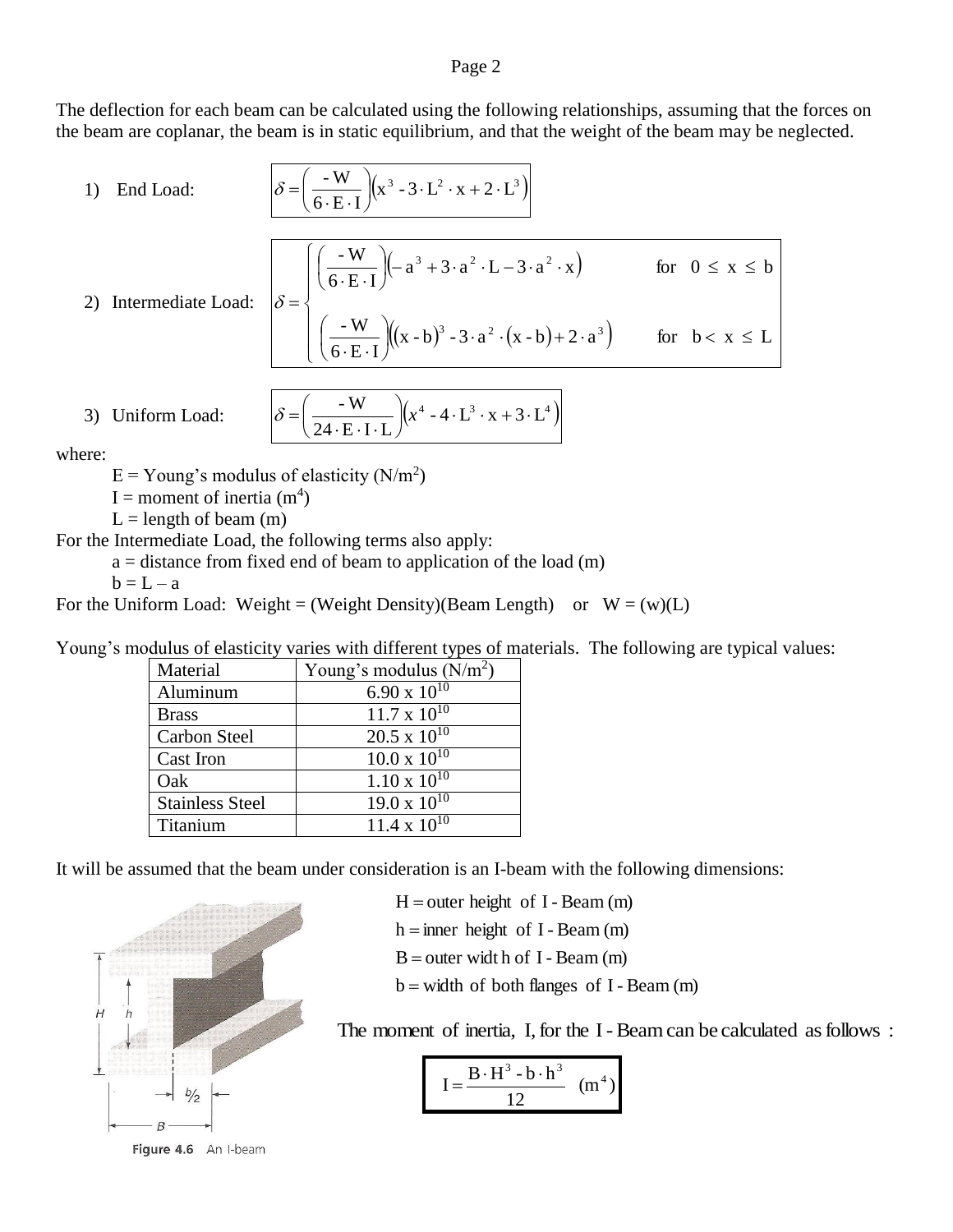# **Program Requirements:**

Write a C<sup>++</sup> program according to the following specifications

- 1. Display a brief description of the program.
- 2. Ask the user to specify the type of loading (end load, intermediate load, uniform load)
- 3. Ask the user to specify the type of material (give the user of menu of 7 material types listed above) and then use the given value of E.
- 4. Ask the user for the beam dimensions (L, B, b, H, and h). Use a function to find the moment of inertia.
- 5. If an end load or intermediate load is chosen, prompt the user to enter the weight of the load.
- 6. If a uniform load is selected, prompt the user to enter the weight density.
- 7. If an intermediate load is chosen, prompt the user to enter the value of b. (Note: This is the b on the intermediate load diagram where  $a + b = L$ , not the b used in the beam dimension. You might want to rename it.)
- 8. Create 3 functions to calculate  $\delta$  for the three types of loading.
- 9. Prompt the user to specify the number of points, N (in addition to  $x = 0$ ) to use in a table of x and  $\delta$  values.
- 10. Neatly display the following:
	- A brief description of the program.
	- The type of loading and type of material.
	- All input quantities (both variable and name) with units. (Note: Re-display these values. Showing the input value next to the input prompt is not sufficient.)
	- Also display I and E (with units).
	- Display a table of values of x and  $\delta$  with an appropriate table heading (with units) and with all values nicely aligned.

Other important notes:

- User prompts should include both symbol and name of variable and unit.
- Use 3 digits after the decimal point for most results. For results less than 0.01, use scientific notation. Otherwise used fixed notation.
- Check all inputs for errors. If any inputs are entered incorrectly, allow the user to correct them. Error checks include:
	- o Incorrect menu choices
	- o All beam dimensions, weights, and weight density must be positive
	- $\circ$  H > h, B > b, L > a, and a > 0.
- Give the user the option of re-running the program

**Example**: End Load, Carbon Steel I-Beam with  $B = 0.02$  m,  $H = 0.04$  m,  $b = 0.015$  m,  $h = 0.03$  m,  $W = 125$  N,  $L = 2$  m, and  $N = 10$ . (Note: required formatting not used)

| Distance from end of beam, $x(m)$ | deflection, d (m) |  |  |  |
|-----------------------------------|-------------------|--|--|--|
| 0.000E+00                         | $-2.230E-02$      |  |  |  |
| 2.000E-01                         | $-1.897E-02$      |  |  |  |
| 4.000E-01                         | $-1.570E-02$      |  |  |  |
| 6.000E-01                         | $-1.257E-02$      |  |  |  |
| 8.000E-01                         | $-9.633E-03$      |  |  |  |
| 1.000E+00                         | $-6.969E-03$      |  |  |  |
| 1.200E+00                         | $-4.638E-03$      |  |  |  |
| 1.400E+00                         | $-2.709E-03$      |  |  |  |
| 1.600E+00                         | $-1.249E-03$      |  |  |  |
| 1.800E+00                         | $-3.233E-04$      |  |  |  |
| 2.000E+00                         | $0.000E + 00$     |  |  |  |